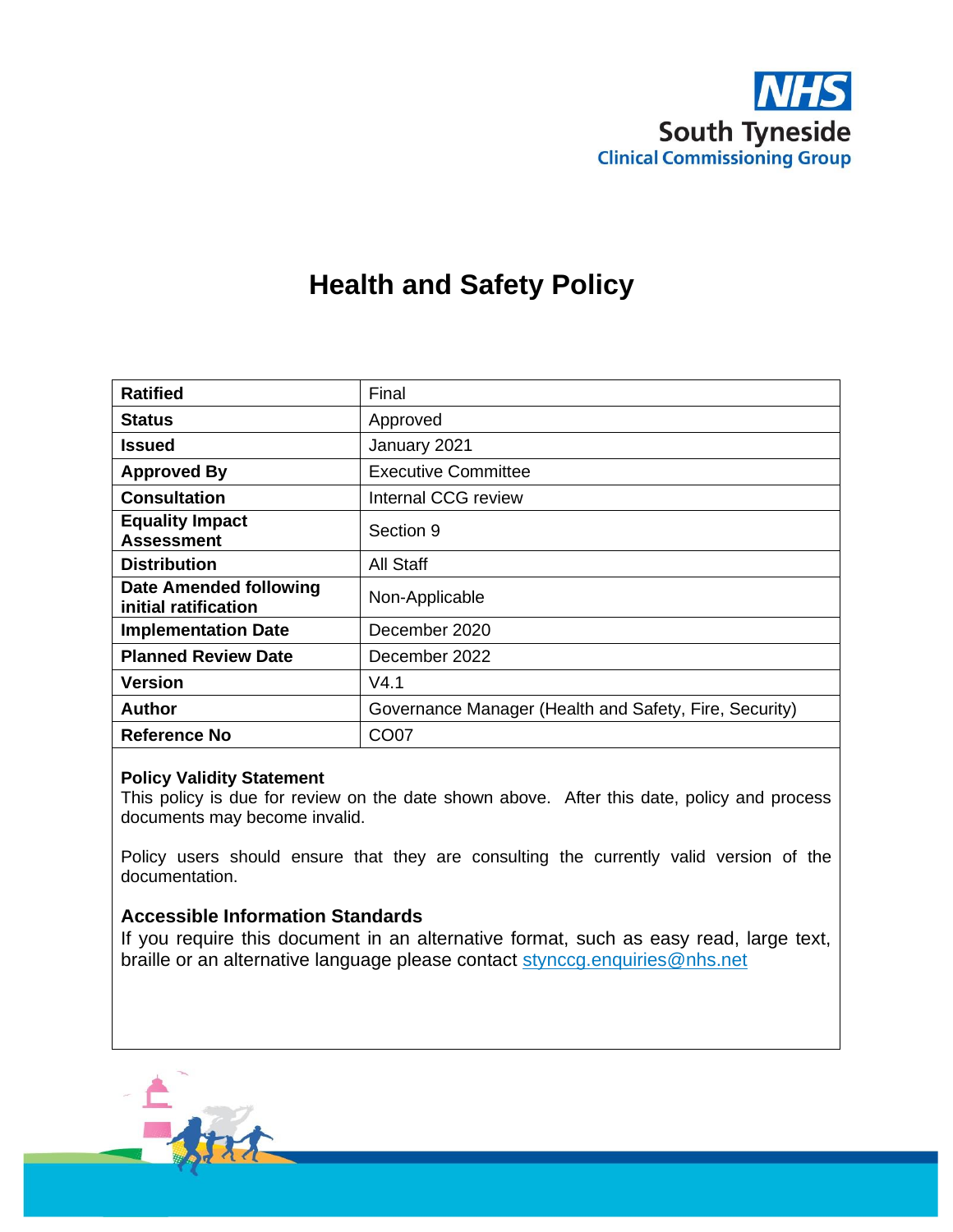## **Version Control**

| <b>Version</b> | <b>Release Date</b>               | <b>Author</b>   | <b>Update comments</b>                                                              |
|----------------|-----------------------------------|-----------------|-------------------------------------------------------------------------------------|
| V <sub>1</sub> | 28 February<br>2013               | Liane Cotterill | Policy provided to Clinical<br>Commissioning Group (CCG) as<br>part of policy suite |
| V1.1           | 2 April 2014                      | Laura Witters   | Re-styled to CCG policy<br>standard                                                 |
| V <sub>2</sub> | 13 <sup>th</sup> November<br>2014 | Lee Crowe       | <b>Policy Reviewed and Equality</b><br>Impact Assessment.                           |
| V3             | November 2016                     | Lee Crowe       | New EIA and Policy Format                                                           |
| V <sub>4</sub> | December 2018                     | Lee Crowe       | Re-view in line with expiration<br>date. No changes made to<br>policy.              |
| V4.1           | December 2020                     | Lee Crowe       | Minor formatting amendments                                                         |

# **Approval**

| Role     | <b>Name</b>                | <b>Date</b>    |
|----------|----------------------------|----------------|
| Approval | <b>Executive Committee</b> | 14/01/2015 (2) |
| Approval | <b>Executive Committee</b> | 22/12/2016 (3) |
| Approval | <b>Executive Committee</b> | 30/01/2019 (4) |
| Approval | <b>Executive Committee</b> | April (4.1)    |

## **Review**

This document will be reviewed two years from its issue date.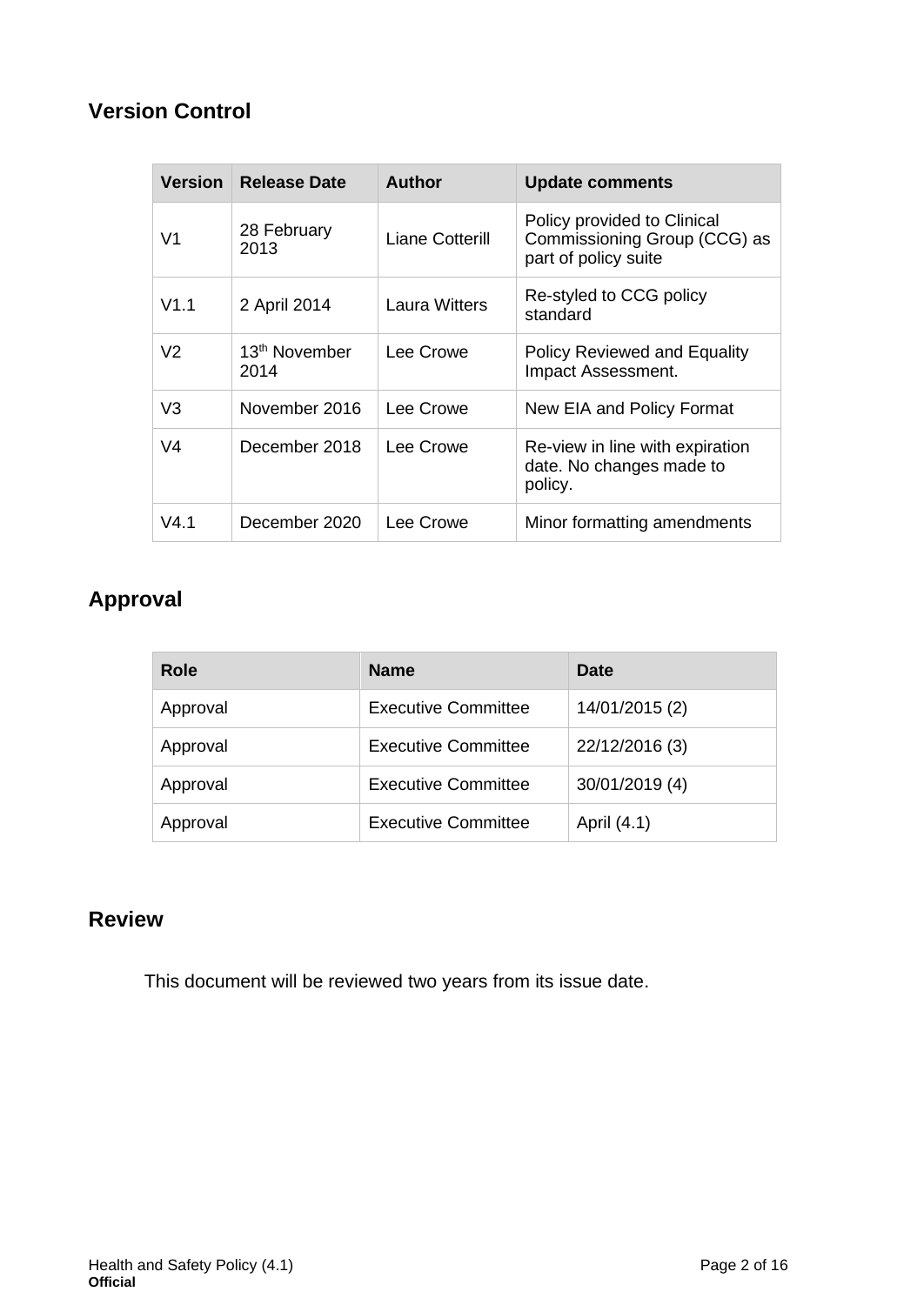# **Contents**

| 1. |  |
|----|--|
| 2. |  |
| 3. |  |
| 4. |  |
| 5. |  |
| 6. |  |
| 7. |  |
| 8. |  |
| 9. |  |
|    |  |
|    |  |
|    |  |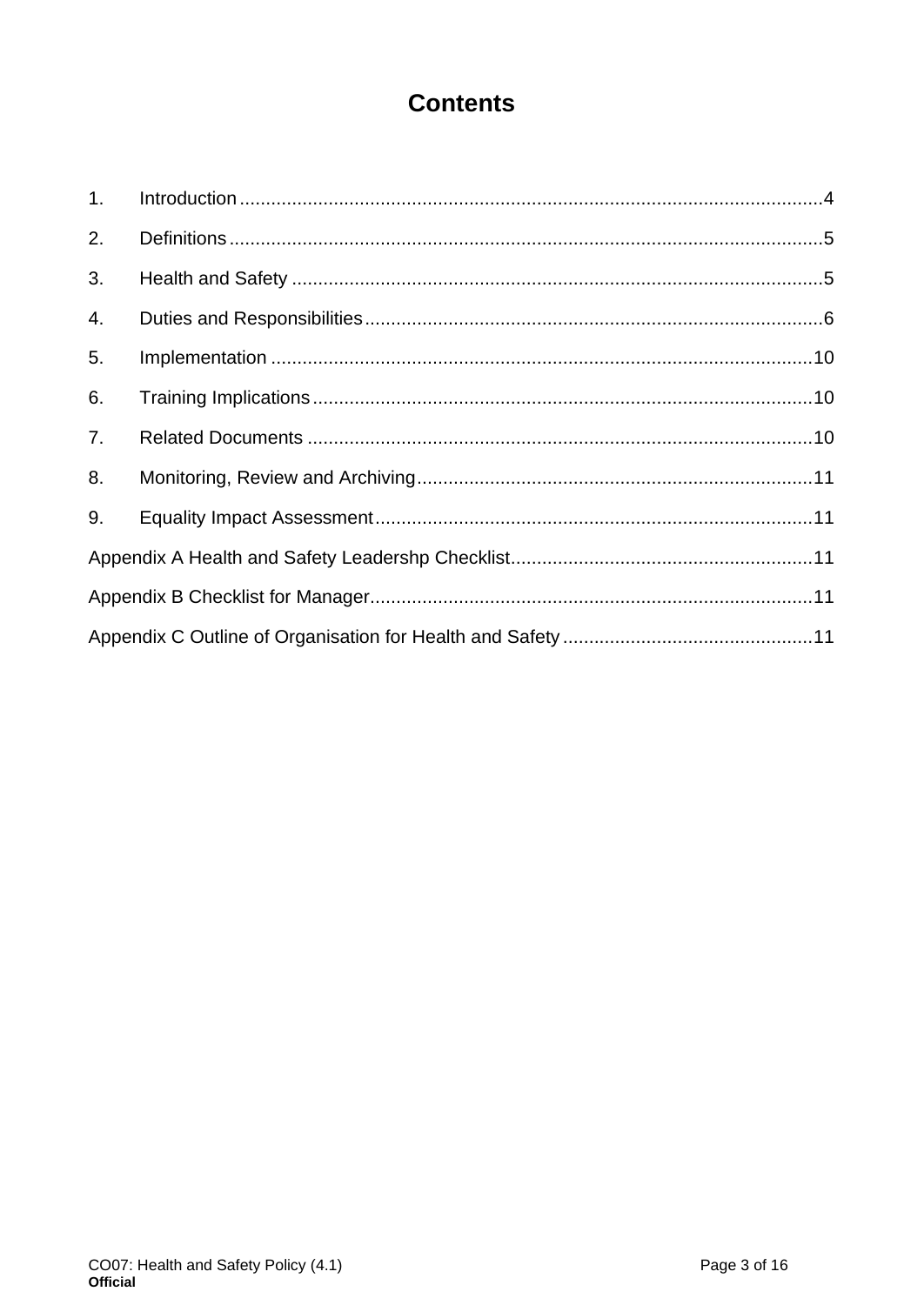## <span id="page-3-0"></span>**1. Introduction**

The Clinical Commissioning Group (CCG) is committed to ensuring the health, safety and welfare of its employees, clients, patients, students, contractors, visitors and members of the general public as a matter of prime importance and will, so far as is reasonably practicable, establish procedures and systems necessary to implement this commitment and to comply with their statutory obligations under Section 2 of the Health and Safety at Work Act 1974.

#### **1.1 Status**

This policy is a Health and Safety policy.

#### **1.2. Purpose and scope**

- 1.2.1 The CCG will provide and maintain a healthy and safe working environment with the objective of minimising the number of instances of occupational accidents and illnesses.
- 1.2.2 The CCG will pay particular attention to ensuring that:
	- safe systems of work are set and followed;
	- a safe working environment without risks to health is maintained;
	- there is provision of adequate welfare facilities;
	- there is provision of sufficient training, instruction, supervision and information to enable all employees to contribute positively to their own safety and health at work and to avoid hazards and control risks;
	- plant and equipment are safe;
	- there are safe arrangements for the use, handling and storage and transport of articles, materials and substances;
	- there is safe access and egress.
- 1.2.3 Whilst the CCG will take all reasonable steps to ensure the health, safety and welfare of its employees, health and safety at work is also the responsibility of the employees themselves. It is the duty of each employee to take reasonable care of their own and other people's health, safety and welfare, and to report any situation which may pose a serious or imminent threat to the wellbeing of themselves or any other person.
- 1.2.4 The Governing Body endorses the need for managers and staff to work together positively to achieve a situation compatible with the provision of high quality services to patients and clients where the risk of personal injury and hazards to the health of staff and others can be reduced to a minimum. Thus risk must be assessed and significant findings recorded.
- 1.2.5 This policy is supplemented by other policies on specific areas of law. This documents sets out the arrangements for health and safety management; it determines the levels of responsibility at all levels and the channels of communication for health and safety matters.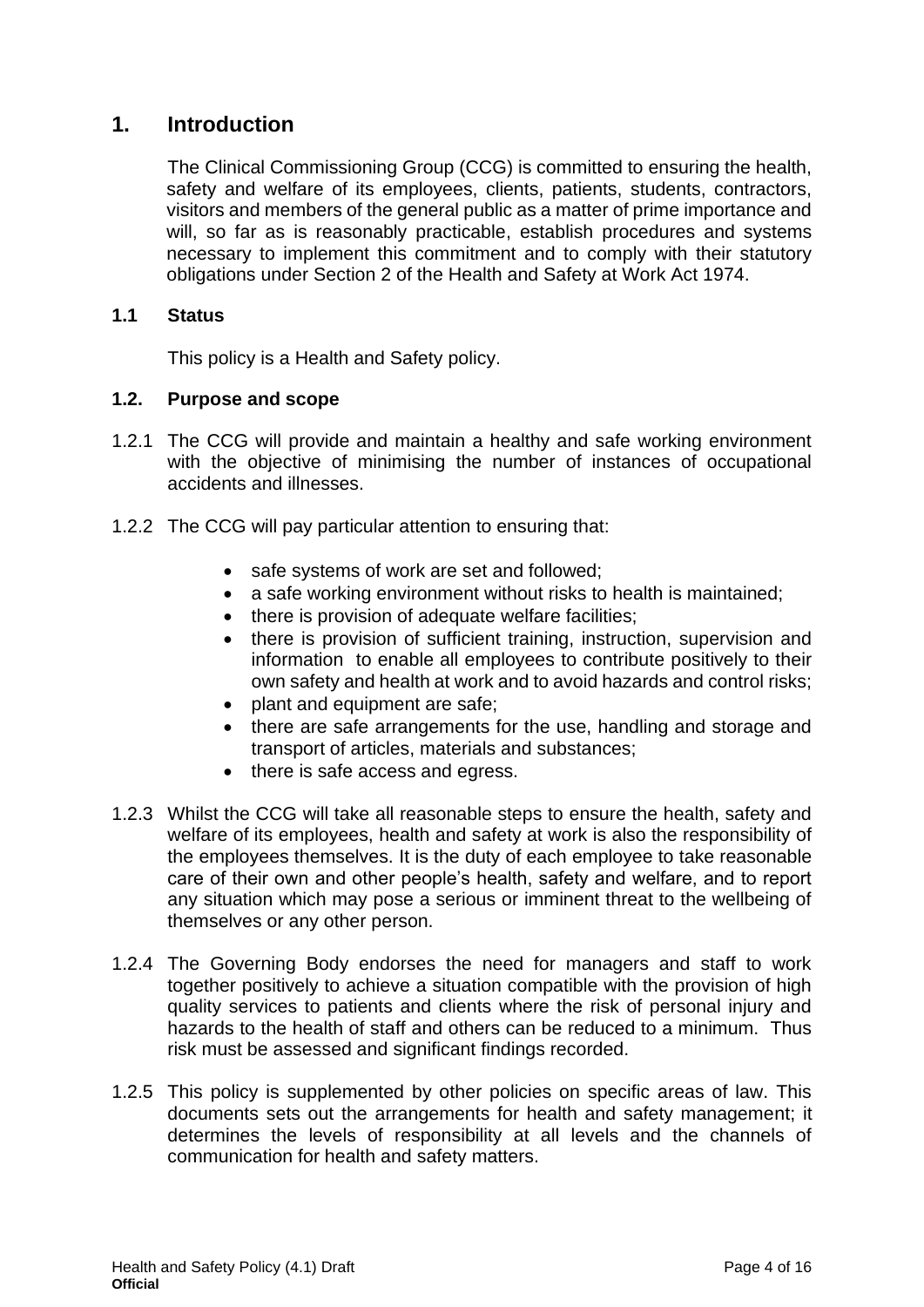1.2.6 It is the responsibility of employees at all levels to familiarise themselves and comply with the CCGs procedures and systems on health and safety.

Signed:………………………… Date:……………………………

## <span id="page-4-0"></span>**2. Definitions**

- **2.1 Manager** the Corporate Manslaughter and Corporate Homicide Act 2007 defines senior managers as those who play a significant role in making decisions about the management of the whole or a substantial part of their organisation's activities and those who actually manage or organise those activities.
- 2.2 **Competent Persons** the Management of Health and Safety at Work Regulations 1999, Regulation 7 requires every employer to appoint one or more competent persons to assist with putting measures in place to ensure legal compliance. The Competent Person can be either an individual or a company providing these services. The person is regarded as competent if they have 'sufficient training and experience or knowledge and other qualities to properly assist the employer to meet their safety obligations.'

## <span id="page-4-1"></span>**3. Health and Safety**

- 3.1 The CCG has ultimate responsibility for managing Health and Safety.
- 3.2 A Health & Safety Service Level Agreement exists and specific responsibilities are outlined within this document.
- 3.3 It is a disciplinary offence, which could lead to dismissal, to work or permit others to work in a way which is contrary to the requirements of health and safety legislation and the CCG's Health and Safety Policy.
- 3.4 The relevant legislation includes the following:

#### • **Health & Safety at Work etc. Act 1974**

- o It is the duty of every employer, so far as is reasonably practicable, to ensure the health, safety and welfare at work of all his employees.
- o Every employer must conduct his undertaking in such a way as to ensure, so far as is reasonably practicable, that persons not in his employment are not exposed to risks to health or safety.
- o Employees are to take reasonable care for the health and safety of themselves and of others who may be affected by his acts or omissions at work.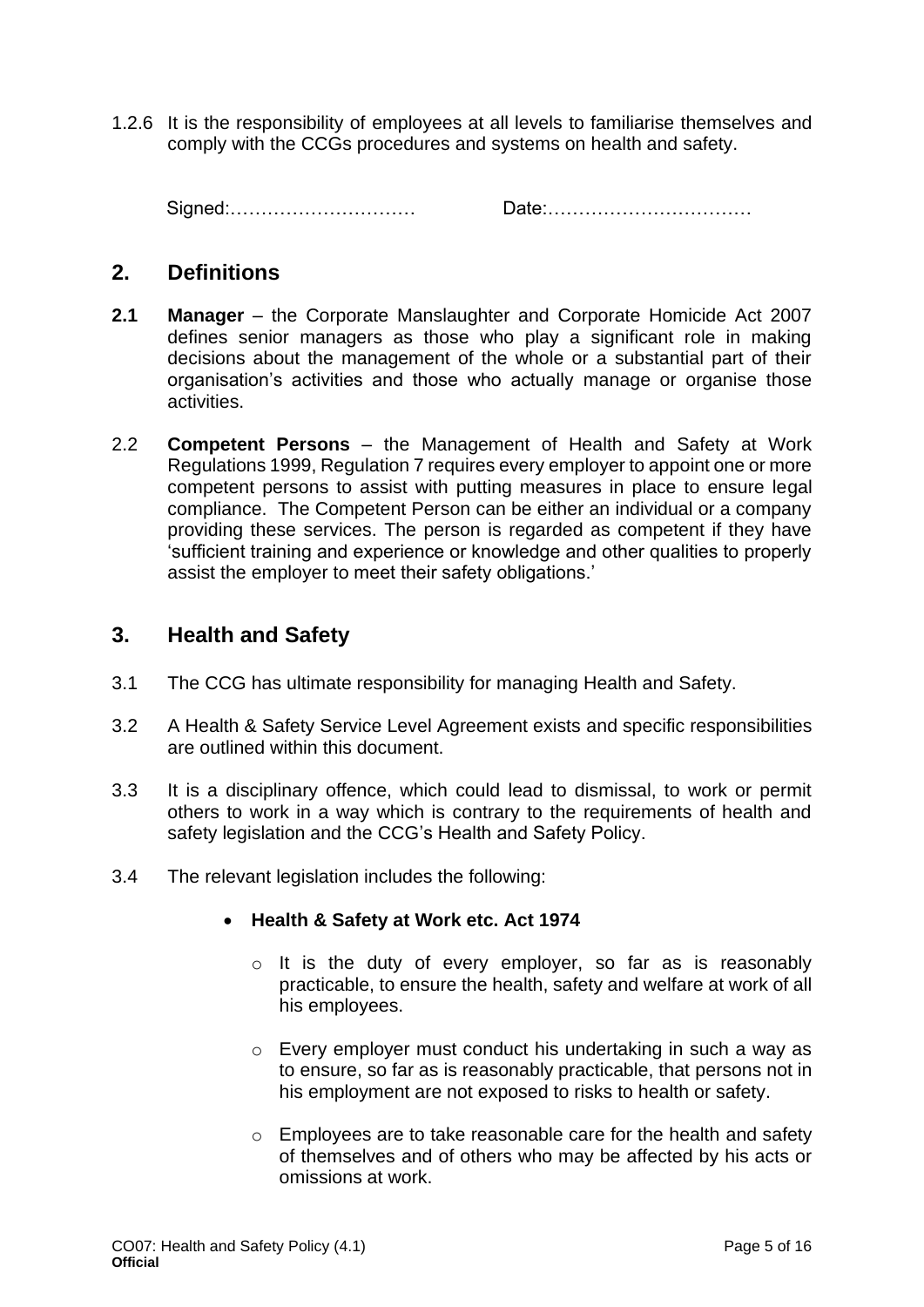### • **Corporate Manslaughter & Homicide Act 2007**

An organisation is guilty of the offence of corporate manslaughter if the way in which any of the organisation's activities are managed or organised by its senior managers:

- o causes a person's death; and
- $\circ$  amounts to a gross breach of a relevant duty of care owed by the organisation to the deceased.

#### • **Health & Safety Offences Act 2008**

The new maximum penalties under this Act are:

- o £20,000 fines in lower courts for nearly all summary offences, unlimited fines in higher courts;
- $\circ$  Imprisonment for nearly all offences up to six months in Magistrates Courts and two years in the Crown Court.

#### 3.5 **Health and Safety Policies**

Policy documents and Standard Operating Procedures on particular aspects of health and safety will be developed in consultation with stakeholders and will be approved at the appropriate committee on behalf of the CGG Governing Body.

#### 3.6 **Health and Safety Training**

Health and safety training should be included in the Personal Development Plan, and agreed between employee and line manager. In addition to mandatory requirements, additional training necessary for the job should be determined as a result of the risk assessment process.

#### 3.7 **Health and Safety Communication**

The CCG will ensure that suitable and relevant information relating to health, safety and welfare in the workplace is communicated to staff and users. Statutory notices will be displayed throughout the workplace. Consultation and communication over health and safety issues will be encouraged at all levels within the CCG.

#### 3.8 **Specialist Advice**

Whilst the Health and Safety team should be considered as the primary source for expert legal advice on complying with health and safety legislation and CCG policy, where necessary the Chief Officer will ensure staff have access to other competent persons (as defined in the Management of Health and Safety at work Regulations 1999) either through separate appointments or robust and appropriately monitored Service Level Agreements with third party providers. These will include as a minimum;

- Occupational Health Service (including physiotherapy)
- Advice relating to infection prevention and control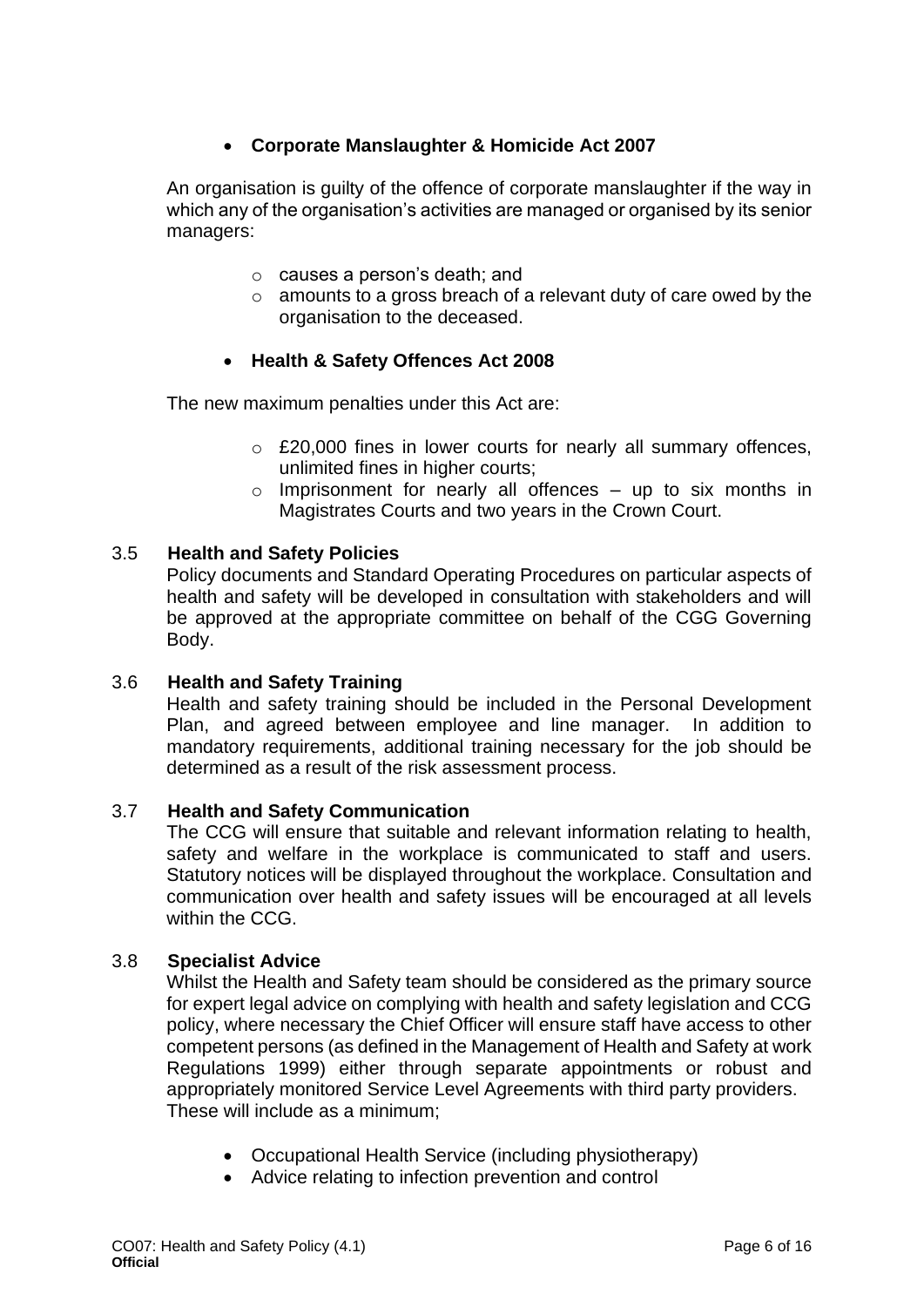- Estates/ facilities services
- Human Resources
- Fire
- Security

# <span id="page-6-0"></span>**4. Duties and Responsibilities**

| <b>Council of</b> | The council of practices has delegated responsibility to the    |
|-------------------|-----------------------------------------------------------------|
| <b>Practices</b>  | Governing Body (GB) for setting the strategic context in which  |
|                   | organisational process documents are developed, and for         |
|                   | establishing a scheme of governance for the formal review and   |
|                   | approval of such documents.                                     |
| <b>Chief</b>      | The Chief Officer has overall responsibility for the strategic  |
| <b>Officer</b>    | direction and operational management, including ensuring that   |
|                   | CCG process documents comply with all legal, statutory and good |
|                   | practice guidance requirements.                                 |
| <b>Health</b>     | The Health and Safety Lead will:                                |
| and               | Identify the appropriate process for regular evaluation of the  |
| <b>Safety</b>     | implementation and effectiveness of this policy.                |
| Lead              | Identify and implement revisions to this policy and arrange for |
|                   | superseded versions of this policy to be retained in accordance |
|                   | with Records Management: NHS Code of Practice (2009).           |
|                   | Maintain the policy database.<br>$\bullet$                      |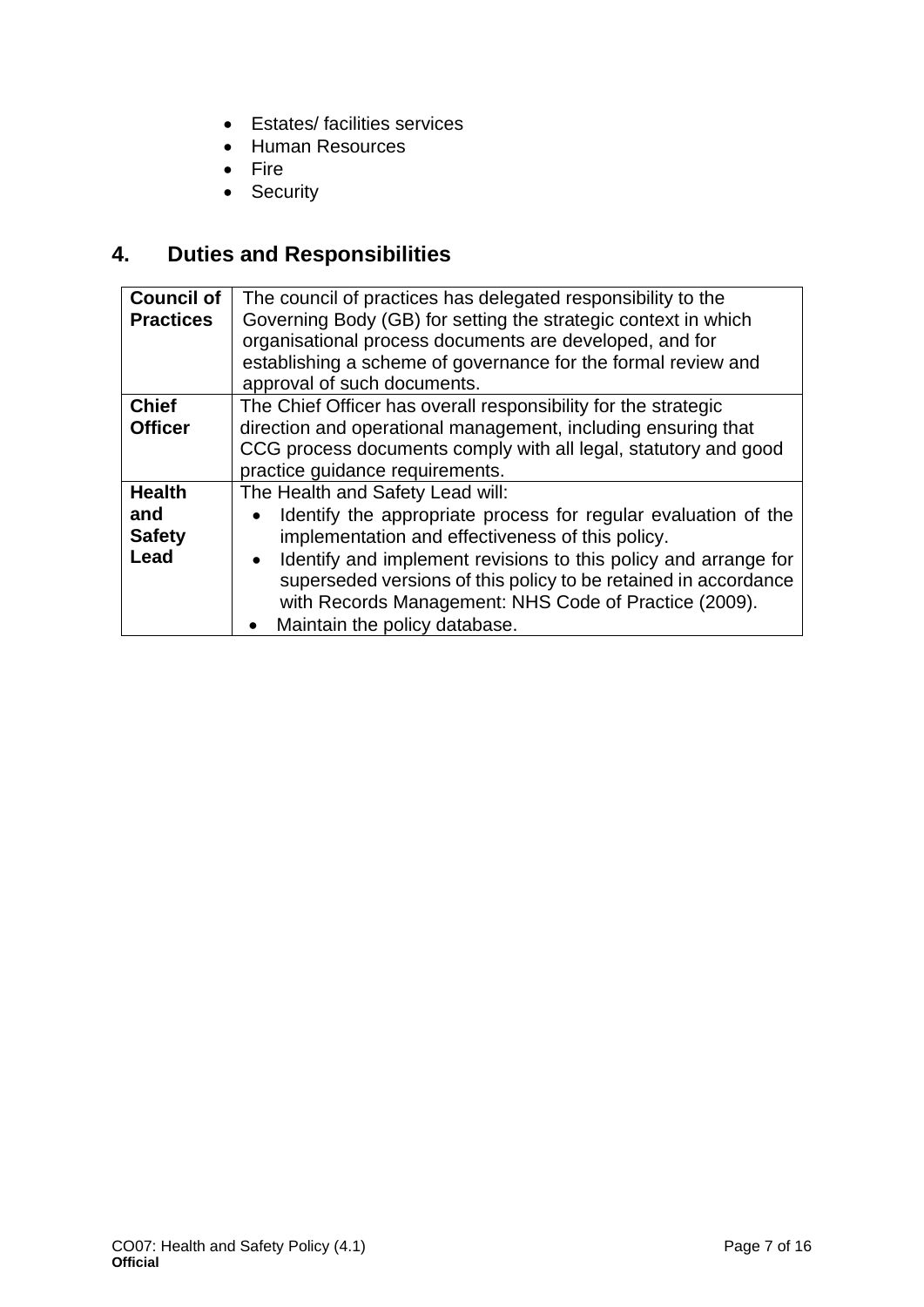| Governing        | The Governing Body, as the employer, is responsible for ensuring      |
|------------------|-----------------------------------------------------------------------|
| <b>Body</b>      | health and safety and conducting the CCGs undertakings in such a      |
|                  | way as to ensure the safety of staff, visitors and others affected by |
|                  | its undertaking so far as is reasonably practicable. The appropriate  |
|                  | Executive Committee is responsible for giving the Board assurance     |
|                  | on the following:                                                     |
|                  | Ensuring that there is an effective policy for Health and Safety      |
|                  | at Work in respect of its employees, visitors, others and that it     |
|                  | is reviewed and updated on a regular basis.                           |
|                  | The promulgation of the policy and of health and safety               |
|                  | information among CCG staff.                                          |
|                  | The establishment of health and safety procedures                     |
|                  | (Management of Health and Safety at Work Regulations 1999).           |
|                  | Ensuring that all liability is covered by adequate insurance.         |
|                  | Ensuring that sufficient resources are made available to enable       |
|                  | managers of the CCG to fulfil their legal obligations.                |
| <b>Nominated</b> | The responsibilities of the Chief Officer are discharged through the  |
| <b>Director</b>  | Nominated Director for Health and Safety. They will ensure that:      |
|                  | The CCG complies with all statutory obligations in relation to        |
|                  | health and safety.                                                    |
|                  | Mechanisms are in place to effectively monitor performance on<br>٠    |
|                  | behalf of the Governing Body and that they are fully                  |
|                  | implemented.                                                          |
|                  | The Governing Body and appropriate committees are informed            |
|                  | and advised regarding action needed on any significant health         |
|                  | and safety event and actual or potential risk.                        |
|                  | The establishment and maintenance of an effective health and          |
|                  | safety advisory service to the CCG through the appointment            |
|                  | and/or training of adequate numbers of competent persons.             |
|                  | The availability of adequate health and safety training<br>$\bullet$  |
|                  | programmes for all levels of staff.                                   |
|                  | Adequate resources are made available to ensure compliance            |
|                  | with statutory health and safety obligations.                         |
|                  | Update and review with the Health and Safety team the Health          |
|                  | and Safety Policy in accordance with the Health and Safety at         |
|                  | Work etc. Act 1974 and the associated regulations issued by           |
|                  | the Health and Safety Executive.                                      |
|                  | The appropriate committees function in accordance with                |
|                  | statutory and mandatory health and safety regulations.                |
|                  | So far as is reasonably practicable that all Directors are aware      |
|                  | of their responsibilities.                                            |
|                  | A management system exists for reporting and investigating<br>٠       |
|                  | incidents.                                                            |
|                  | Health, safety and welfare performance is measured, strategic         |
|                  | targets set and progress monitored and reviewed.                      |
|                  | Adequate provision for health and safety is included in any service   |
|                  | level agreements/contracts.                                           |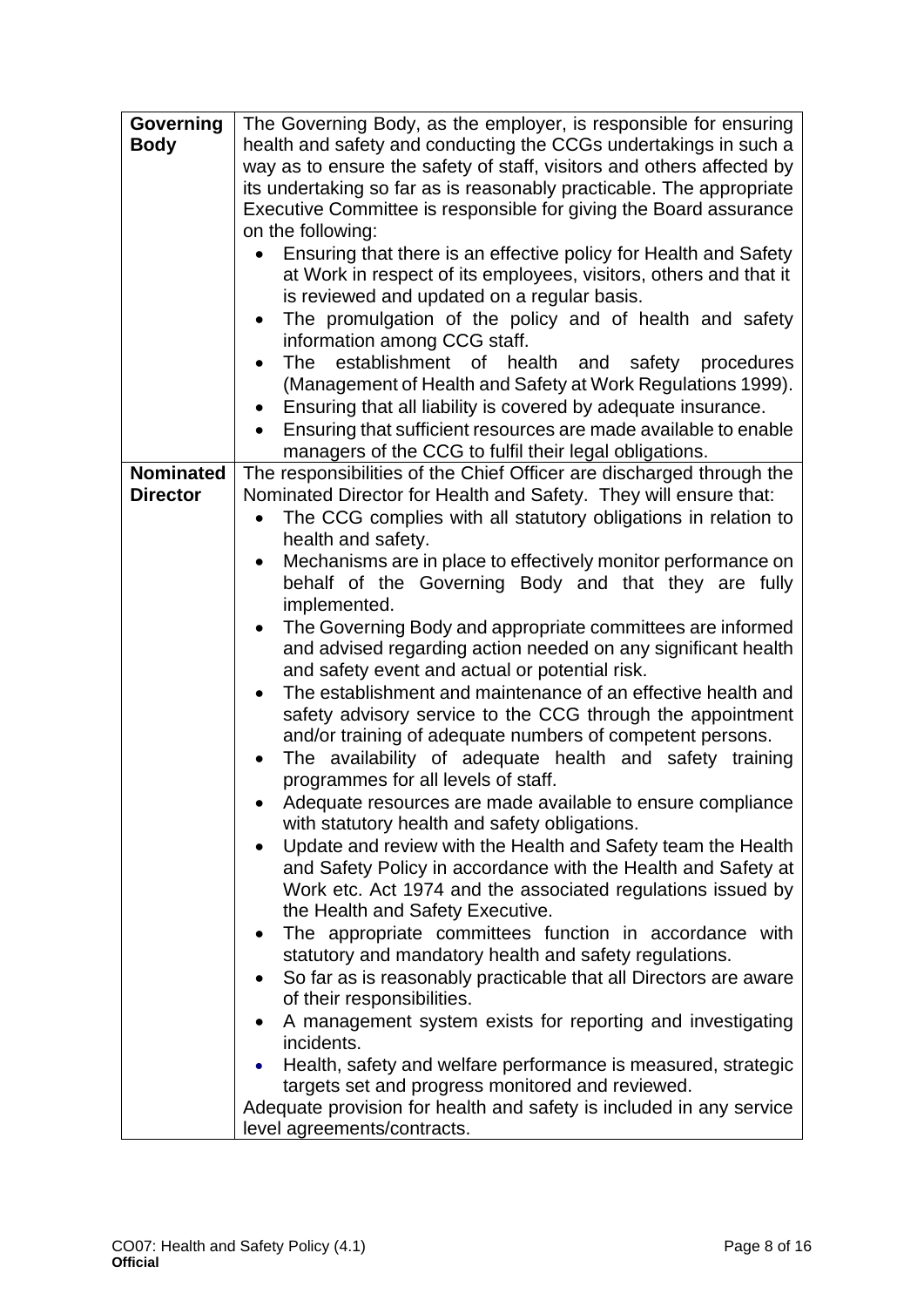| All             | The Managers are responsible for ensuring that all activities within                               |  |  |
|-----------------|----------------------------------------------------------------------------------------------------|--|--|
| <b>Managers</b> | their areas of responsibility are managed and for the communication                                |  |  |
|                 | of health and safety information, in particular;                                                   |  |  |
|                 | Ensuring that CCG policy is implemented within their areas of                                      |  |  |
|                 | responsibility by agreeing a programme of action for health and                                    |  |  |
|                 | safety, setting objectives with managers and monitoring their                                      |  |  |
|                 | effectiveness.                                                                                     |  |  |
|                 | Ensuring that risk minimisation is integrated into new service                                     |  |  |
|                 | developments which may affect the health and safety of the                                         |  |  |
|                 | CCG.                                                                                               |  |  |
|                 | Ensuring that adequate information, instruction, training and                                      |  |  |
|                 | supervision is provided as necessary for all levels of staff to                                    |  |  |
|                 | ensure they are safe and without risk to health.                                                   |  |  |
|                 | So far as is reasonable, the health, safety and welfare of all<br>$\bullet$                        |  |  |
|                 | persons, including visitors, casual/temporary staff in their place                                 |  |  |
|                 | of work.                                                                                           |  |  |
|                 | That necessary information, instruction,<br>training<br>and<br>$\bullet$                           |  |  |
|                 | supervision are provided to all employees.                                                         |  |  |
|                 | That all employees attend all relevant health and safety                                           |  |  |
|                 | training.                                                                                          |  |  |
|                 | That any relevant local procedures are developed and                                               |  |  |
|                 | implemented in accordance with relevant corporate policies.                                        |  |  |
|                 | Suitable and sufficient risk assessments are carried out in their                                  |  |  |
|                 | area of work and appropriate action taken.                                                         |  |  |
|                 | That health and safety issues, including health and safety<br>$\bullet$                            |  |  |
|                 | policies, are communicated and discussed at team meetings                                          |  |  |
|                 | or relevant forum.                                                                                 |  |  |
|                 | Those specialist roles are acknowledged, e.g. Risk Assessors,<br>$\bullet$                         |  |  |
|                 | Fire Wardens, and First Aiders.<br>That staff are familiar with CCG health and safety policies and |  |  |
|                 | $\bullet$<br>implement them, calling on the assistance of the health and                           |  |  |
|                 | safety team and other specialist advisors as necessary.                                            |  |  |
|                 | Compliance with all legal requirements and CCG policies in<br>٠                                    |  |  |
|                 | relation to health and safety in their areas of responsibility.                                    |  |  |
|                 | That all accidents and near misses are reported in a timely                                        |  |  |
|                 | manner and properly investigated as per policy and any                                             |  |  |
|                 | recommendations to prevent a recurrence are implemented as                                         |  |  |
|                 | soon as practicable.                                                                               |  |  |
|                 | That there are adequate arrangements in place at a local level<br>$\bullet$                        |  |  |
|                 | which are to be followed in the event of serious/imminent                                          |  |  |
|                 | danger and that these procedures are brought to the attention                                      |  |  |
|                 | of relevant employees, contractors and others as necessary.                                        |  |  |
|                 | That they fully consult with and involve staff on matters relating                                 |  |  |
|                 | to health and safety.                                                                              |  |  |
|                 |                                                                                                    |  |  |
|                 | Please refer to Appendix A for the Health and Safety Leadership                                    |  |  |
|                 | checklist.                                                                                         |  |  |
|                 |                                                                                                    |  |  |
|                 | A helpful checklist for Managers is attached as Appendix B.                                        |  |  |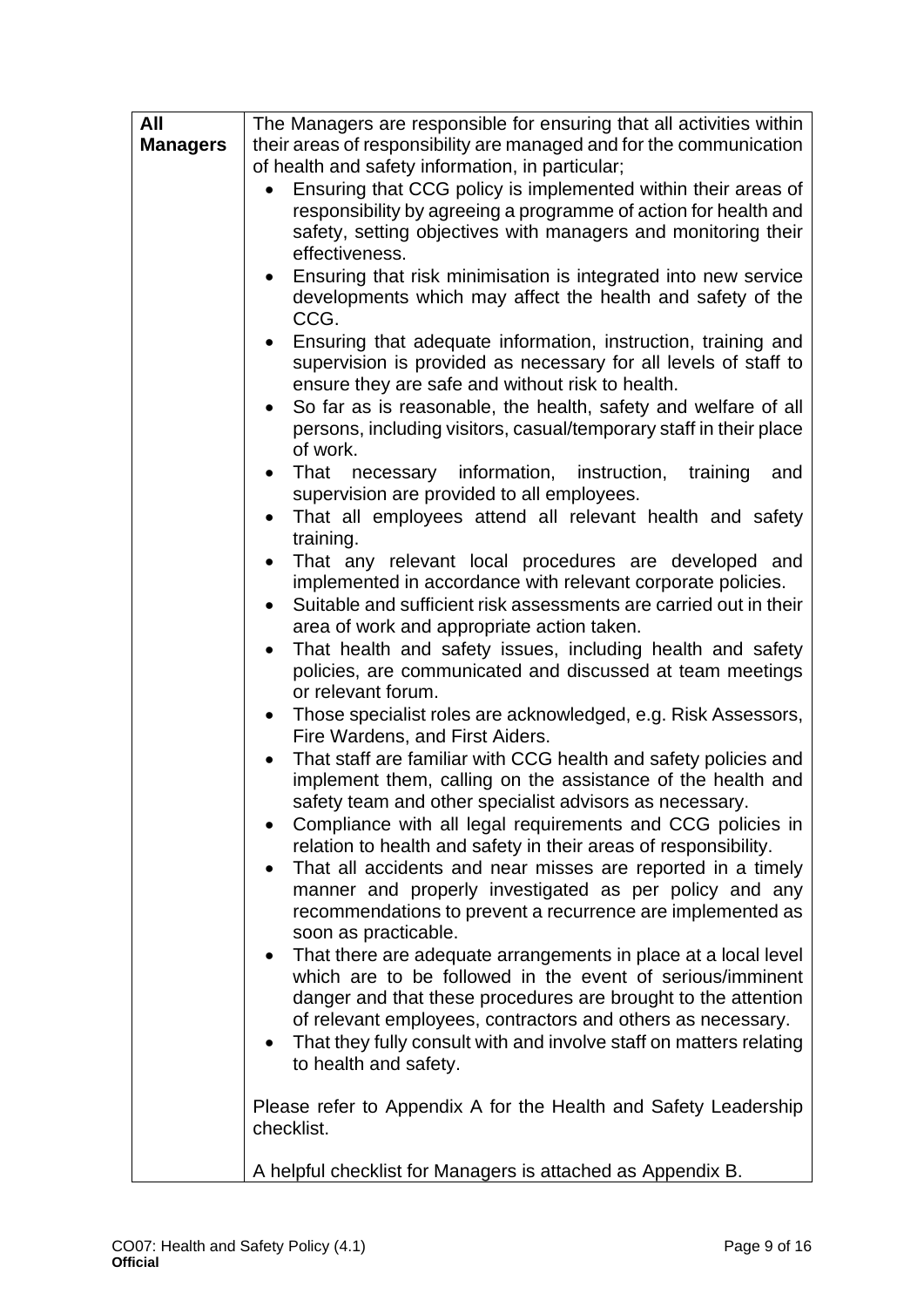| <b>All Staff</b> | All staff, including temporary and agency staff, are responsible for:<br>Compliance with relevant process documents. Failure to<br>$\bullet$<br>comply may result in disciplinary action being taken.<br>Co-operating with the development and implementation of<br>$\bullet$<br>policies and procedures and as part of their normal duties and<br>responsibilities.<br>Identifying the need for a change in policy or procedure as a<br>$\bullet$<br>result of becoming aware of changes in practice, changes to<br>statutory requirements, revised professional or clinical<br>standards and local/national directives, and advising their line<br>manager accordingly.<br>Identifying training needs in respect of policies and<br>$\bullet$<br>procedures and bringing them to the attention of their line<br>manager.<br>Attending training / awareness sessions when provided<br>$\bullet$ |
|------------------|--------------------------------------------------------------------------------------------------------------------------------------------------------------------------------------------------------------------------------------------------------------------------------------------------------------------------------------------------------------------------------------------------------------------------------------------------------------------------------------------------------------------------------------------------------------------------------------------------------------------------------------------------------------------------------------------------------------------------------------------------------------------------------------------------------------------------------------------------------------------------------------------------|

## <span id="page-9-0"></span>**5. Implementation**

- 5.1 This policy will be available to all staff for use in relation to dealing with issues pertaining to health and safety.
- 5.2 All directors and managers are responsible for ensuring that relevant staff within their own directorates and departments have read and understood this document and are competent to carry out their duties in accordance with the procedures described.

## <span id="page-9-1"></span>**6. Training Implications**

Health and Safety Training will be delivered either through Statutory and Mandatory training or face to face training where applicable this is outlined further in subsequent policies and procedures.

## <span id="page-9-2"></span>**7. Related Documents**

#### 7.1 **Other related policy documents**

- Fire Safety Policy
- Policy for Moving and Handling
- Incident Investigation and Reporting Policy
- Risk Management Policy

#### 7.2 **Legislation and statutory requirements**

• Cabinet Office (1974) *Health and Safety at Work Etc. Act 1974*. London. HMSO.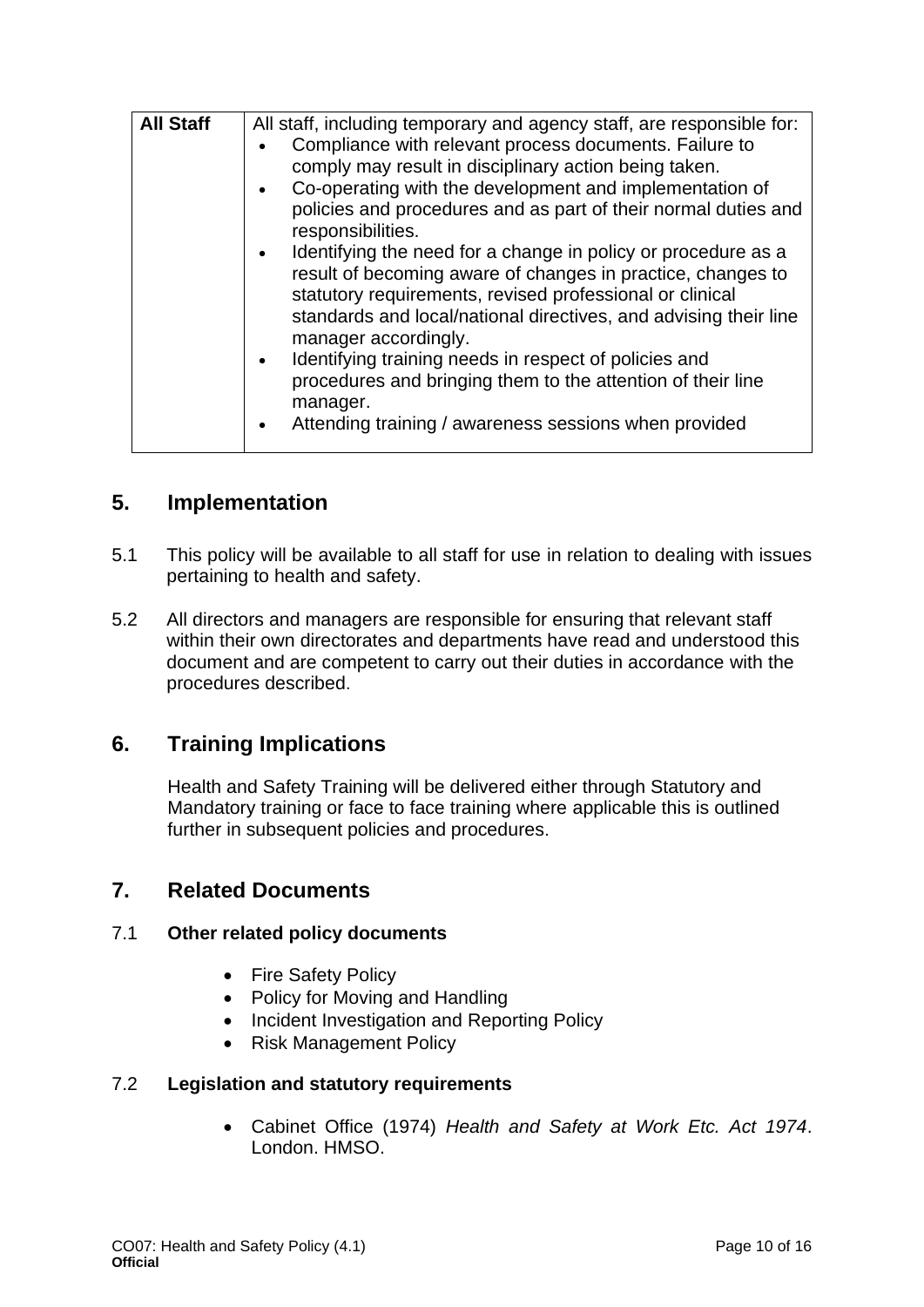- Cabinet Office (2007) *Corporate Manslaughter and Homicide Act 2007*. London. HMSO
- Cabinet Office (2008) *Health and Safety Offences Act 2008*. London. HMSO

#### 7.3 **Best practice recommendations**

• Management of Health and Safety at Work Regulations 1999

## <span id="page-10-0"></span>**8. Monitoring, Review and Archiving**

#### 8.1 **Monitoring**

The Governing Body will agree a method for monitoring the dissemination and implementation of this policy. Monitoring information will be recorded in the policy database.

#### 8.2 **Review**

- 8.2.1 The Governing Body will ensure that this policy document is reviewed in accordance with the timescale specified at the time of approval. No policy or procedure will remain operational for a period exceeding three years without a review taking place.
- 8.2.2 Staff who become aware of any change which may affect a policy should advise their line manager as soon as possible. The Governing Body will then consider the need to review the policy or procedure outside of the agreed timescale for revision.
- 8.2.3 For ease of reference for reviewers or approval bodies, changes should be noted in the 'document history' table on the front page of this document.
- **NB:** If the review consists of a change to an appendix or procedure document, approval may be given by the sponsor director and a revised document may be issued. Review to the main body of the policy must always follow the original approval process.

#### 8.3 **Archiving**

The Governing Body will ensure that archived copies of superseded policy documents are retained in accordance with Records Management: Code of Practice for Health and Social Care 2016.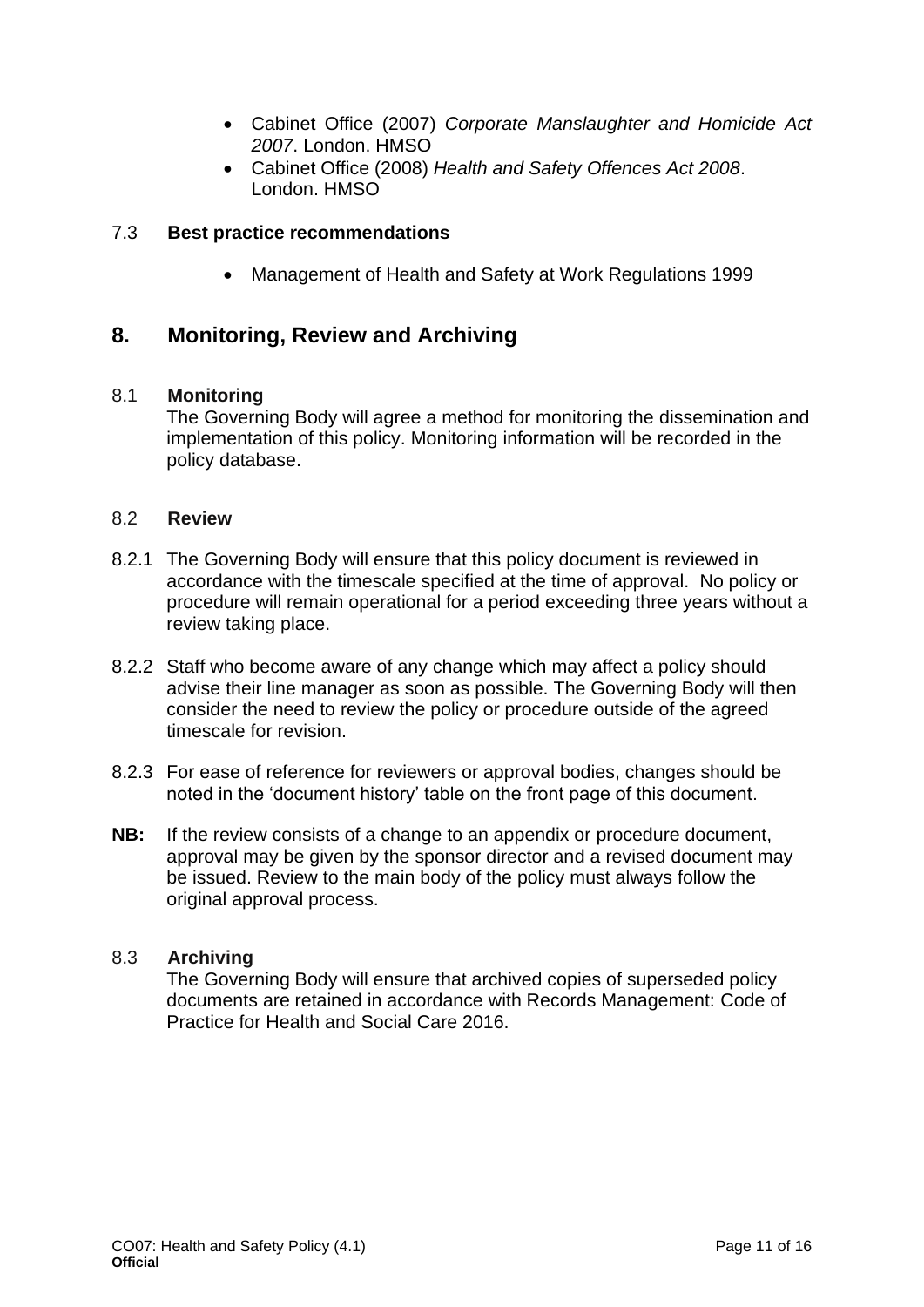## **9. Equality Impact Assessment**

## **Initial Screening Assessment (STEP 1)**

As a public body organisation we need to ensure that all our current and proposed strategies, policies, services and functions, have given proper consideration to equality, diversity and inclusion, do not aid barriers to access or generate discrimination against any protected groups under the Equality Act 2010 (Age, Disability, Gender Reassignment, Pregnancy and Maternity, Race, Religion/Belief, Sex, Sexual Orientation, Marriage and Civil Partnership).

This screening determines relevance for all new and revised strategies, policies, projects, service reviews and functions.

Completed at the earliest opportunity it will help to determine:

- The relevance of proposals and decisions to equality, diversity, cohesion and integration.
- Whether or not equality and diversity is being/has already been considered for due regard to the Equality Act 2010 and the Public Sector Equality Duty (PSED).
- Whether or not it is necessary to carry out a full Equality Impact Assessment.

#### **Name(s) and role(s) of person completing this assessment:**

**Name:** Lee Crowe **Job Title:** Governance Manager **Organisation:** North of England CSU

**Title of the service/project or policy:** Health and Safety policy

#### **Is this a;**

**Strategy / Policy** ☒ **Service Review** ☐ **Project** ☐ **Other** Click here to enter text.

#### **What are the aim(s) and objectives of the service, project or policy:**

The aim of the policy is to ensure CCG considers Health and Safety along with its other business objectives and to ensure that the CCG follows the details stipulated within H&S Regulations.

#### **Who will the project/service /policy / decision impact?**

(Consider the actual and potential impact)

- **Staff**  $⊠$
- **Service User / Patients** ☐
- **Other Public Sector Organisations**☐
- **Voluntary / Community groups / Trade Unions** ☐
- **Others, please specify** Click here to enter text.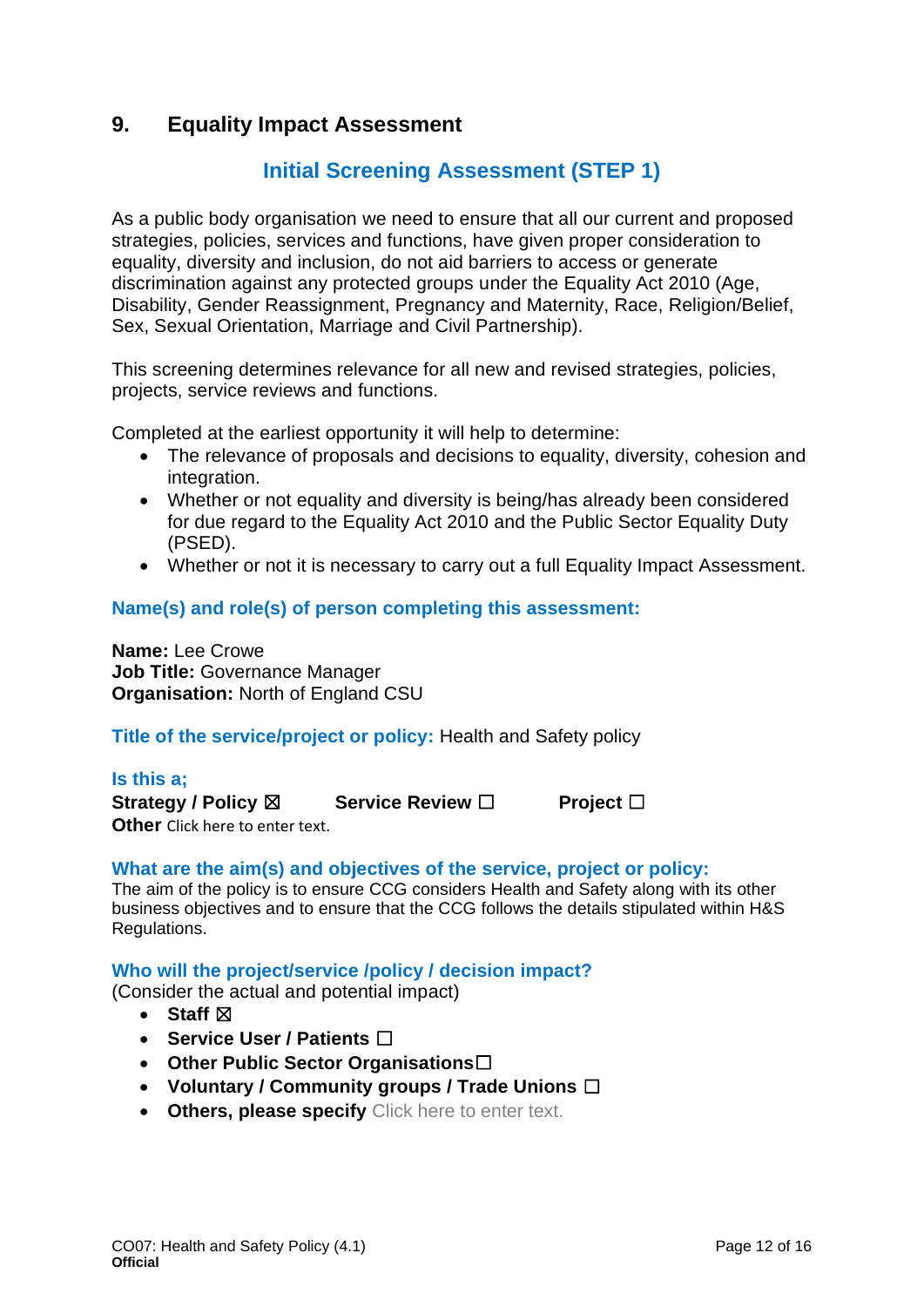| <b>Questions</b>                                                          | <b>Yes</b> | <b>No</b>   |
|---------------------------------------------------------------------------|------------|-------------|
| Could there be an existing or potential negative impact on any of the     |            |             |
| protected characteristic groups?                                          |            |             |
| Has there been or likely to be any staff/patient/public concerns?         |            | ⊠           |
| Could this piece of work affect how our services, commissioning or        |            | $\boxtimes$ |
| procurement activities are organised, provided, located and by whom?      |            |             |
| Could this piece of work affect the workforce or employment practices?    |            | ⊠           |
| Does the piece of work involve or have a negative impact on:              |            | ⊠           |
| Eliminating unlawful discrimination, victimisation and harassment         |            |             |
| Advancing quality of opportunity<br>$\bullet$                             |            |             |
| Fostering good relations between protected and non-protected<br>$\bullet$ |            |             |
| groups in either the workforce or community                               |            |             |

#### **If you have answered no to the above and conclude that there will not be a detrimental impact on any equality group caused by the proposed policy/project/service change, please state how you have reached that conclusion below:**

The policy is a review of an existing policy and has received only minor updates. There is no fundamental change to the content therefore the previous EIA which concluded 'no impact' remains appropriate.

#### **If you have answered yes to any of the above, please now complete the 'STEP 2 Equality Impact Assessment' document**

| <b>Accessible Information Standard</b>                                         | Yes | <b>No</b> |
|--------------------------------------------------------------------------------|-----|-----------|
| Please acknowledge you have considered the requirements of the                 |     |           |
| Accessible Information Standard when communicating with staff and              |     |           |
| patients.                                                                      |     |           |
| https://www.england.nhs.uk/wp-content/uploads/2017/10/accessible-              |     |           |
| info-standard-overview-2017-18.pdf                                             |     |           |
| Please provide the following caveat at the start of any written documentation: |     |           |
| "If you require this document in an alternative format such as easy read,      |     |           |
| large text, braille or an alternative language please contact (ENTER           |     |           |
| <b>CONTACT DETAILS HERE)"</b>                                                  |     |           |
|                                                                                |     |           |
| If any of the above have not been implemented, please state the reason:        |     |           |

Click here to enter text.

## **Governance, ownership and approval**

| Please state here who has approved the actions and outcomes of the screening |                    |               |
|------------------------------------------------------------------------------|--------------------|---------------|
| <b>Name</b>                                                                  | Job title          | <b>Date</b>   |
| Lee Crowe                                                                    | Governance Manager | December 2020 |

#### **Publishing**

This screening document will act as evidence that due regard to the Equality Act 2010 and the Public Sector Equality Duty (PSED) has been given.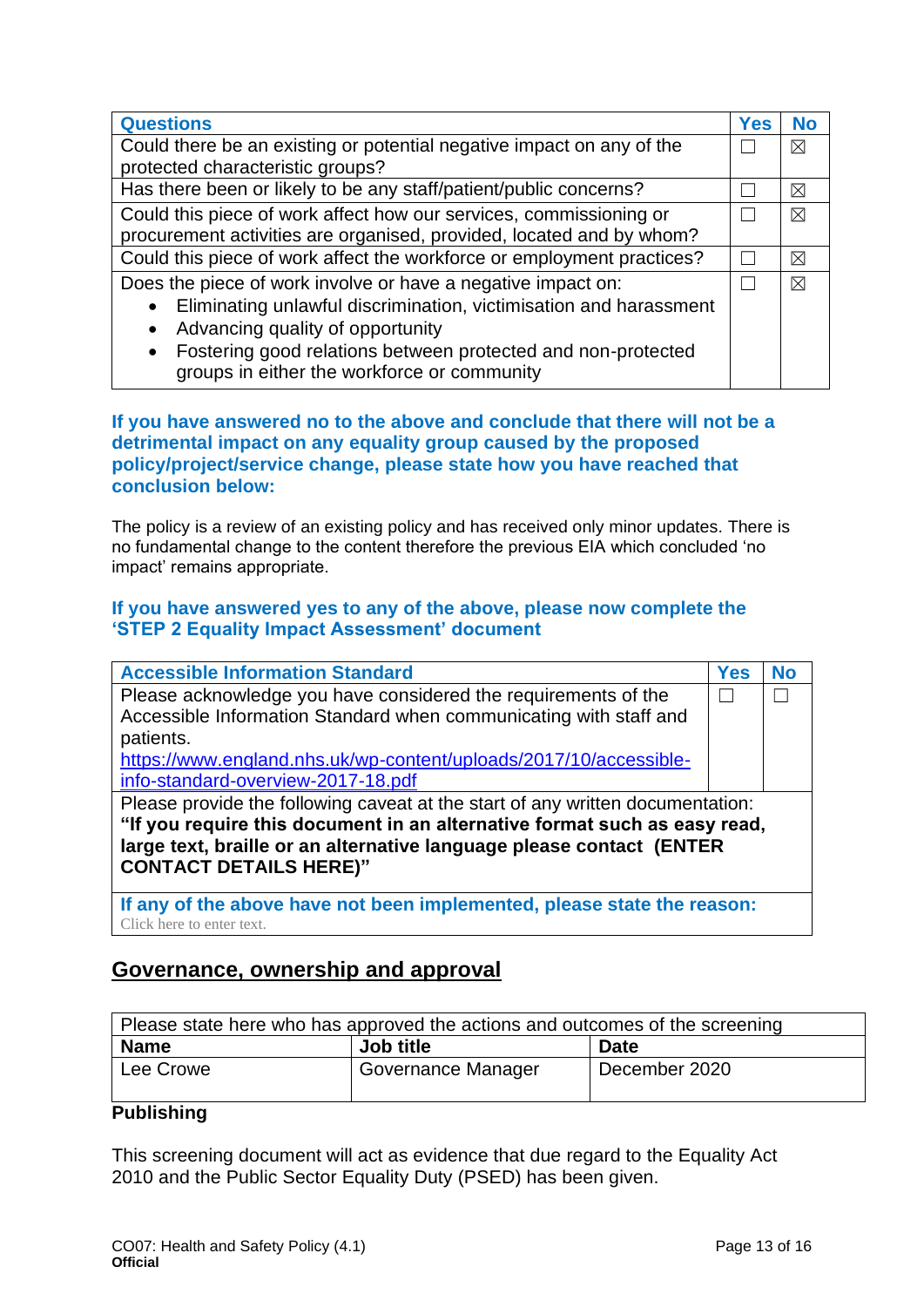## **Appendix A**

#### **Health & Safety Leadership Checklist**

This list is designed to check your status as a leader on health and safety.

- 1. How do you demonstrate the Governing Body's commitment to health and safety?
- 2. What do you do to ensure appropriate Governing Body level review of health and safety?
- 3. What have you done to ensure your organisation, at all levels including the Governing Body, receives competent health and safety advice?
- 4. How are you ensuring all staff including the Governing Body are sufficient trained and competent in their health and safety responsibilities?
- 5. How confident are you that your workforce, particularly safety representatives, are consulted properly on health and safety matters, and that their concerns are reaching the appropriate level including, as necessary, the Governing Body?
- 6. What systems are in place to ensure your organisation's risks are assessed, and that sensible control measures are established and maintained?
- 7. How well do you know what is happening on the ground, and what audits or assessments are undertaken to inform you about what your organisation and contractors actually do?
- 8. What information does the Governing Body receive regularly about health and safety, e.g. performance data and reports on injuries and work related illhealth?
- 9. What targets have you set to improve health and safety and do you benchmark your performance against others in your sector or beyond?
- 10.Where changes in working arrangements have significant implications for health and safety, how are these brought to the attention of the Governing Body?

Taken from the Institute of Directors and Health & Safety Commission's publication "Leading Health and Safety at Work – Leadership Actions for Directors and Board Members"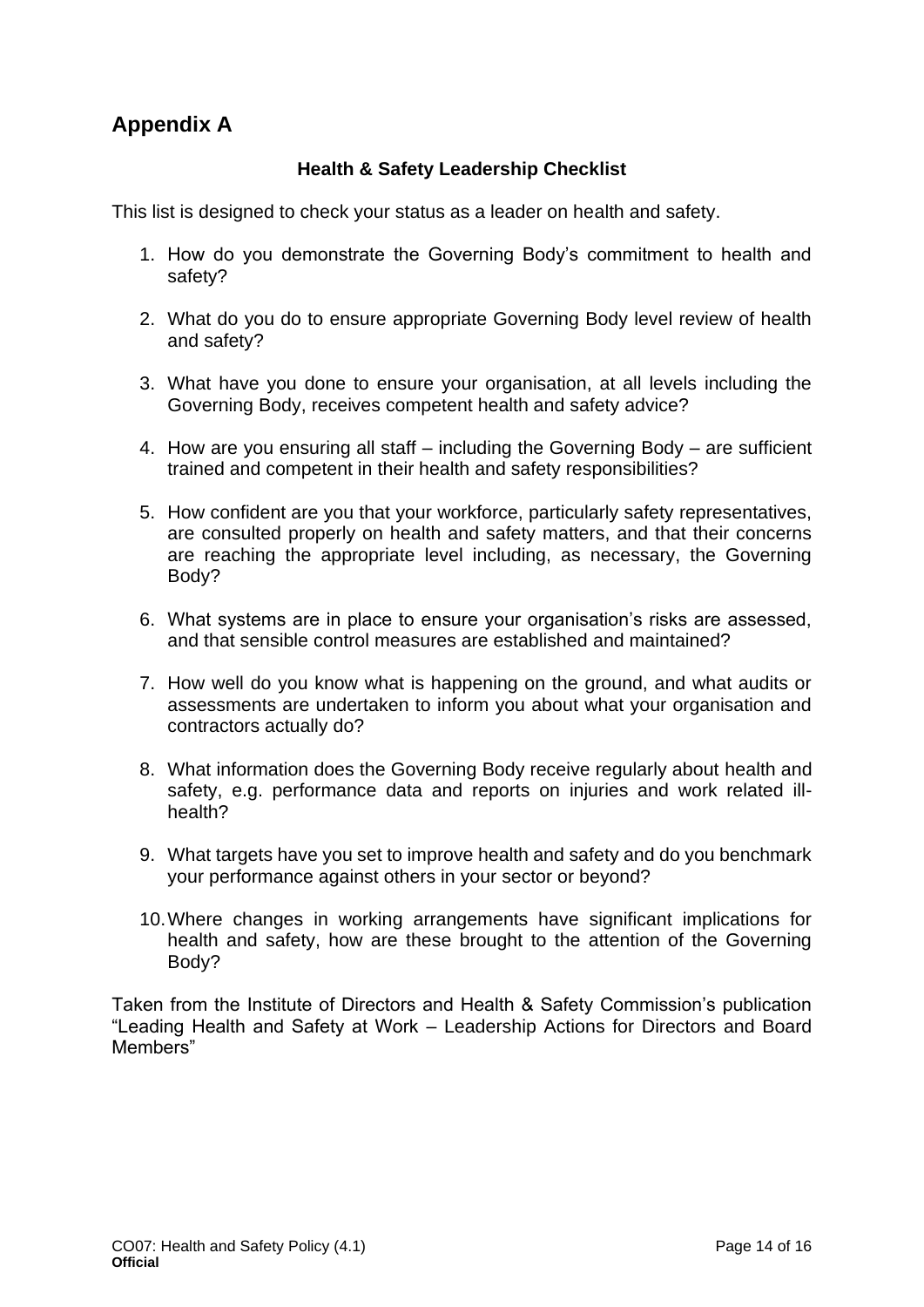## **Appendix B**

#### **Checklist for Managers**

- 1. Are all relevant health and safety policies and procedures accessible to your staff?
- 2. Are your staff aware of their health and safety legal obligations?
- 3. Heave your staff received/booked on Core Mandatory health and safety training?
- 4. Are health and safety responsibilities included in Job Descriptions?
- 5. Are specific health and safety roles recognised e.g. Fire Wardens, Risk Assessors?
- 6. Do you staff have any problems discharging their health and safety responsibilities? If so, please note on 1:1/appraisal document.
- 7. Is health and safety an agenda item at team meetings?
- 8. Do you have suitable and sufficient risk assessments, relevant to the risks from your environments/activities?
- 9. Are staff involved in the risk assessment process, and/or included in their circulation/communication?
- 10.Are risk assessment reviewed regularly, (when any changes happen or annually)?
- 11.Do your staff know how to report accidents/incidents?
- 12.Are your staff aware of their emergency procedures, and is it adequately covered as part of their local induction?

This list is not exhaustive, and can be added to by managers, and can be used as a questionnaire at team meetings to inform all relevant persons.